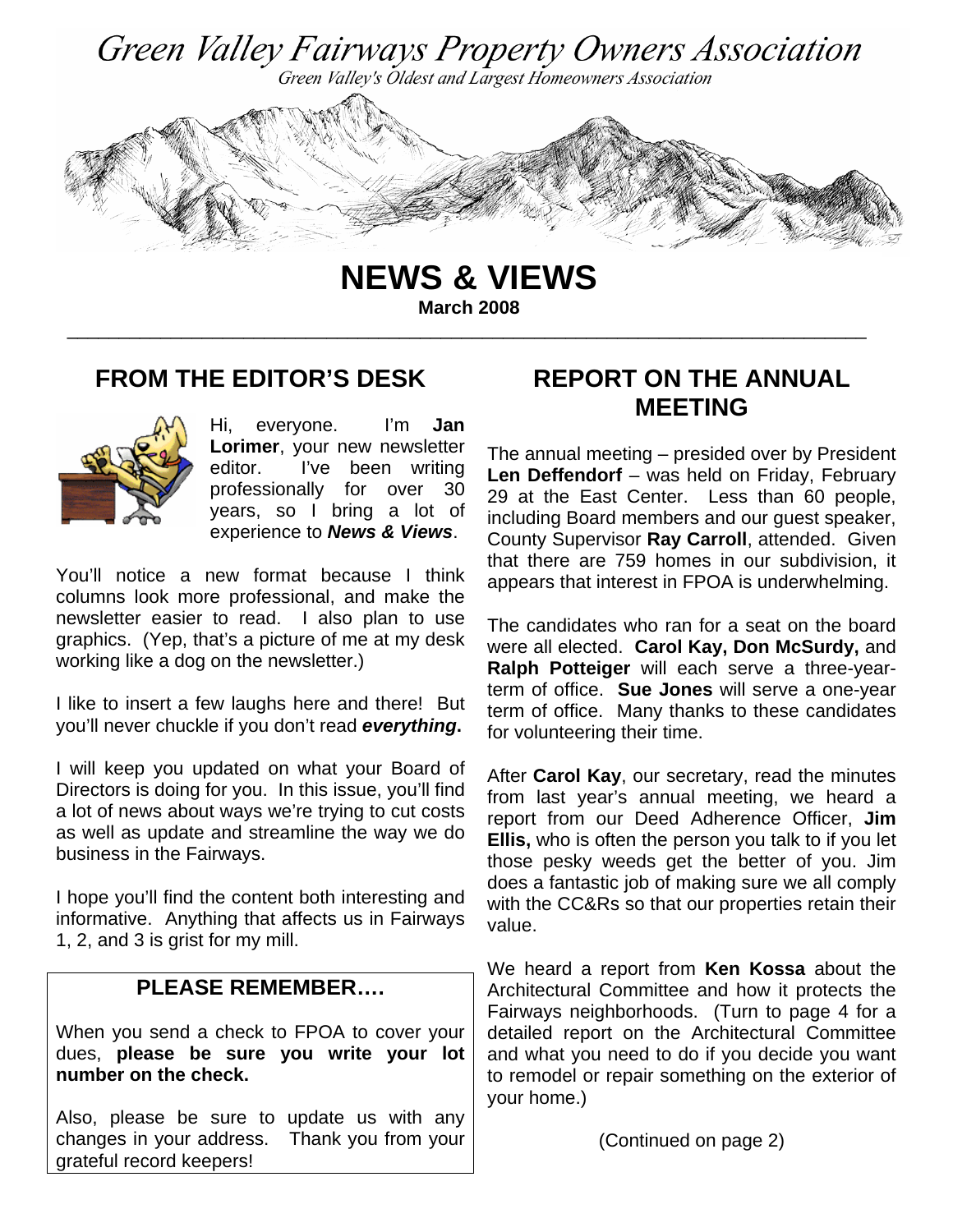### **Annual Meeting** (continued)

So if you plan to paint your house silver with green stripes and red stars … uh, talk to someone on the Architectural Committee first.

**Jan Lorimer** (yes, moi) gave a report on the status of the new CC&Rs. (See the full article on page 6).

**Ed Musson** gave a very thorough report about the state of our budget. (See a detailed report on page 7). Prior to Ed's explanation, members were given copies of the new budget. Ed explained that we need to raise dues this year and why.

When members were given a chance to ask questions or make statements about raising the dues, several people spoke in favor of the Board, the hard work we volunteers do, and how some expenses come out of our own pockets.

The members then voted unanimously in favor of raising the dues from \$15.00 a year to \$30.00 a year. Dues statements will soon be in the mail.

**Ray Carroll** spoke about the political affairs of Pima County, including their budget, the Rosemont Mine, and water concerns of the future.

The meeting was adjourned at 3:00.

If you missed this year's extravaganza, you have another chance for fun and games with the Board at next year's annual meeting. Mark your calendars! **The 2009 Annual Meeting will be held on February 27 at East Center.** Woo hoo!

## **IGNORE THE YELLOW CARDS**

If you are new to the neighborhood or just returned from a yearlong safari to Outer Mongolia and you haven't kept up with local news, you may be wondering why you received a yellow postcard entitled **RETIREE ALERT!**

For the second time in about six months, these angry postcards have blitzed Green Valley. The first set of postcards produced enough of a buzz to make the *Green Valley News & Sun* do a little investigating.

The cards are privately financed by an angry homeowner who does NOT live in the Fairways subdivisions, but who has chosen to pay for a mass mailing covering most or all of Green Valley. His anger and the complaints that he broadcasts far and wide have nothing to do with the Fairways Homeowners Association. Furthermore, as you all know, FPOA has nothing to do with GVR.

So if you get one of these postcards, please ignore it.

# **SALE SPARKS ALARM**

Last November, homeowners in Fairways noticed some unusual activity at the vacant lot on the corner of Abrego and Esperanza. Surveyors, employees of the water company, and others had converged upon the piece of land.

**Len Defendorf**, then president of the FPOA, checked with **Mike Stilb**, the commercial realtor representing the owner of the land. Stilb confirmed that about two-thirds of the lot (about 4 acres) had been sold and was now in escrow. The purchaser is a hotel/motel company, but for privacy reasons, Stilb could not divulge the name of the company. However, Stilb also told Defendorf that the "hard corner" of the lot has been retained for a future sale.



Some FPOA members have voiced concern about the sale. However, there is nothing that anyone in the Association can do to prevent a hotel from being built there. That piece of property is a commercial property, as are the service station and the storage company in

the same area, and is not part of FPOA.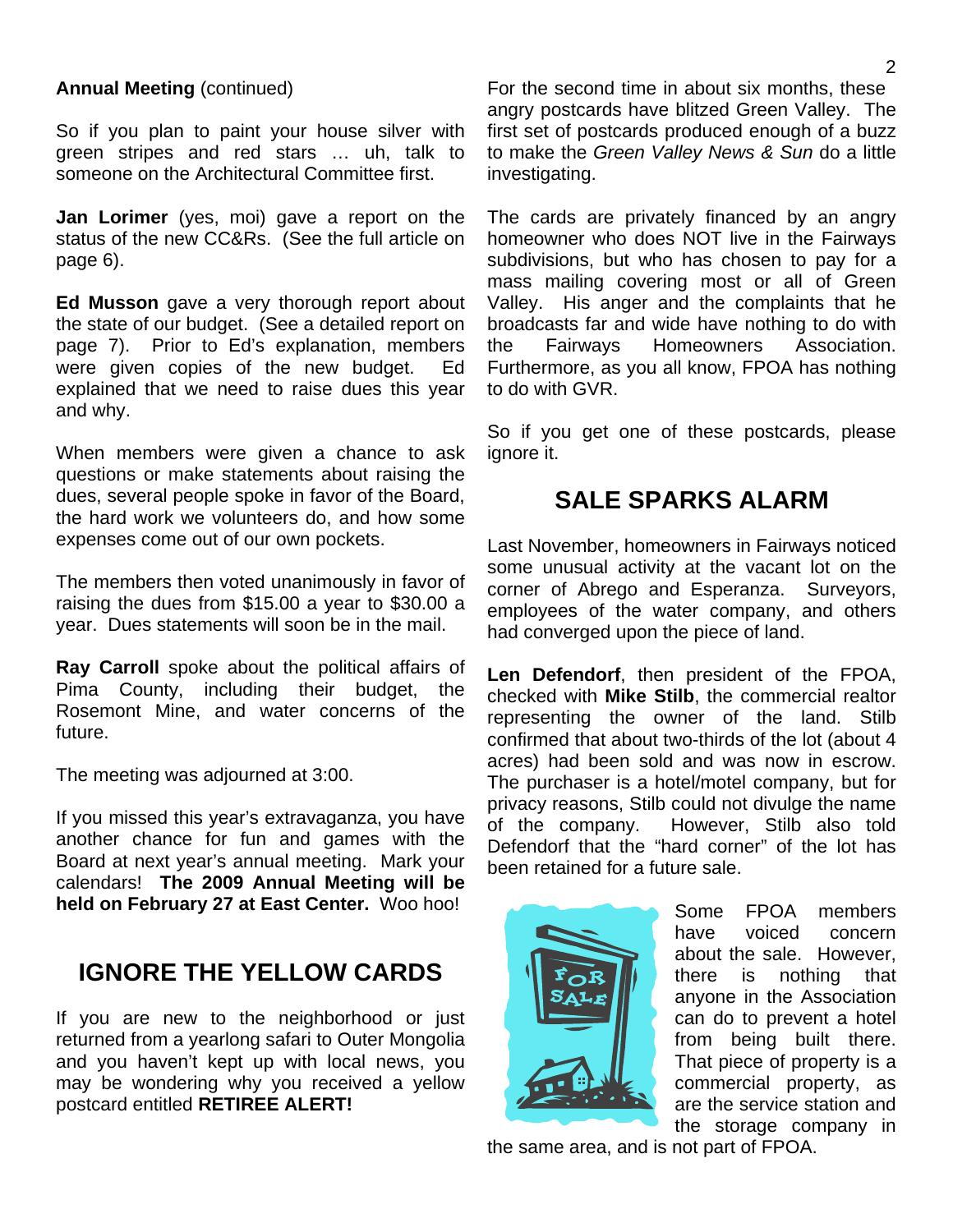# **DID YOU KNOW THAT…?**

There are several new forms we all need to know about. No one likes to fill out paperwork, but if you aren't complying with at least one of these forms, we could all be in trouble!

### **Statement Of Compliance**

The GV Fairways POA Statement of Compliance is brought to us by our friendly neighborhood Federal Government, under the 1988 amendments to the Fair Housing Act. Under these laws, homeowner associations are required to monitor the age of occupants in agerestricted neighborhoods.

If is important for the Board of Directors to keep these forms on file. Failure to do so means we could lose our status as age-restricted subdivisions. If we lose that status, we will all be paying **much higher school taxes** to support the Continental School.

Bottom line: **Every homeowner in FPOA needs to fill out this form!** You will receive one with your dues statement!

You don't want to pay higher taxes, so please take a minute or two to fill out the form and return it if you have not already done so.

### **Notification Of Arizona Residential Rental Property**

 If you are the owner of a residential rental property in Fairways 1, 2 or 3, you need to fill out this form for the State of Arizona.

If you are an out-of-state owner, you need to designate an agent who lives in Arizona and who will accept legal service on your behalf.

If you don't comply with this provision, you can be assessed a civil penalty of **\$1,000.00** plus an additional **\$100.00** dollars for each month thereafter that you fail to comply.

### **Change Of Mailing Address Request**

This is a county form and required in case the country needs to get in touch with you. So if you are an absentee homeowner, you need to fill out this form.

Any questions about the forms: Contact **Ken Kossa**.

# **BEING A GOOD NEIGHBOR**



That little strip of land between the sidewalk and the street is owned by the County, BUT (and this is a huge BUT) the homeowners are required to maintain it.

So if there are weeds poking their ugly heads up in that area, please get rid of them. Otherwise… well, we all know what happens to us when we don't get rid of our weeds.

Also remember that we are all responsible for keeping our part of the alley behind our home free of weeds. Here's what the CC&R's define as 'our part of the alley:'

*All property owners are required to remove weeds from the edge of their property to the middle of the easement.* (County Requirement)

One way to avoid having weeds in your yard is to treat your yard with a pre-emergent solution, which stops weed seeds from germinating. Use it twice a year … in the spring and in the fall. If you have questions about this solution, please call **Bud Stanley**.

# **PLAY BY THE NUMBERS**

We all know the importance of having our house numbers show up clearly on the front of our houses. Here's why! Imagine you have to call for emergency help in the middle of the night.

(Continued on page 4)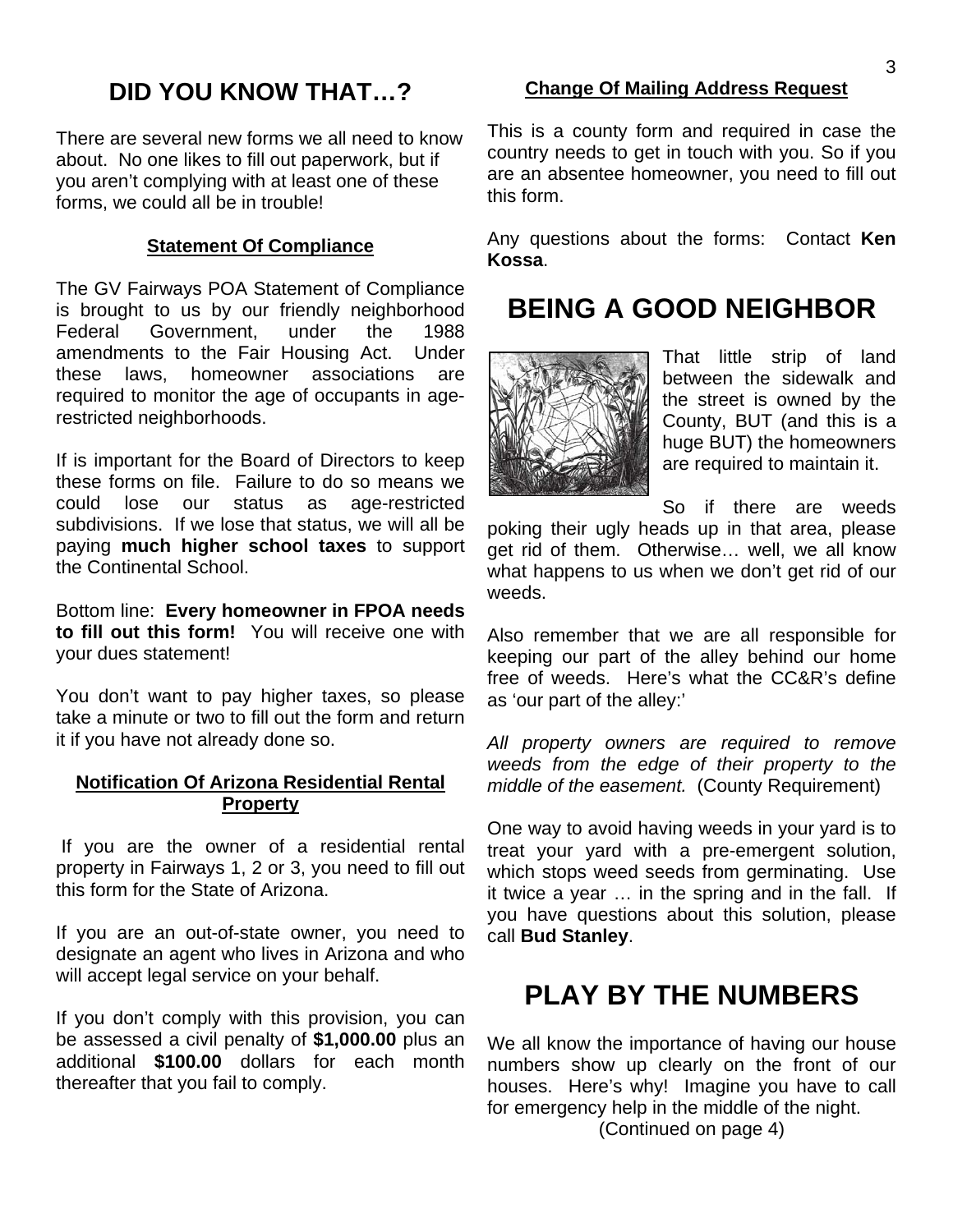### **Play By The Numbers** (Continued)

Will the fire truck or ambulance be able to quickly and easily find your house in the dark?

At the same time, most of us don't give a second thought to the backside of our property. But having your house number located somewhere on the back gate or back wall or even the utility box would prove to be a big help to utility trucks responding to service or even emergency calls such as those for phone, electric, or gas service.

At the same time, be sure the numbers on the front of your house are clearly visible, too.

# **WARNING FROM HAVEN GOLF COURSE!**

*Ed. Note: The following letter from Haven Golf Course was received by FPOA in December 2007:* 

We at Haven Golf Course would like to inform your membership [that] the Golf Course is private property. It is not a part of the Homeowners Association or Green Valley Recreation. Haven Golf Course is maintained solely by its ownership and the fees collected from people who pay to play the Golf Course.

The PUE [Public Utility Easement] behind the homes bordering the golf course is not an alley. It is also the private property of Haven Golf Course. Adjacent homeowners do not share in the PUE's maintenance or pay Real Estate Taxes for the PUE.

We ask Fairways Homeowners and renters to remember:

- The Golf course is not a safe place to walk on or cut through. Trespassing on golf course property is potentially dangerous as you or your pet could be hit by a golf ball.
- Our golfers pay a fee to play and deserve the right not to be distracted or irritated by

people who do not belong on Golf Course Property.

• Access to the PUE is given only to Public Utilities. It is not a walking path or a place for people to water their dogs. We do not want to be continually cleaning up litter left by you or your pets.

We will continue to permit tradesmen who have clearance from Haven Golf Course management to go on the 15-foot PUE with their service trucks to service the homeowners adjacent to the Golf Course.

Tradesmen must first contact the golf course Superintendent, **Rene Solano**, to use the PUE. Mr. Solano can be reached at 625-4413.

We hope every homeowner will respect Haven's Private Land Ownership rights as we respect theirs.

Sincerely, Stanton O. Flanders, Partner

**JUST A FRIENDLY REMINDER: DON'T FORGET TO CLEAN UP AFTER YOUR PET WHEN YOU TAKE THE ANIMAL OUT FOR A WALK. CARRY A PLASTIC BAG WITH YOU. IT WILL COME IN SO-O-O-O HANDY!** 



Before you paint…. Before you build…. Before you repair…. Before you replace…. Before you remodel….



Even if the paint you plan to use is the same color….

(Continued on page 5)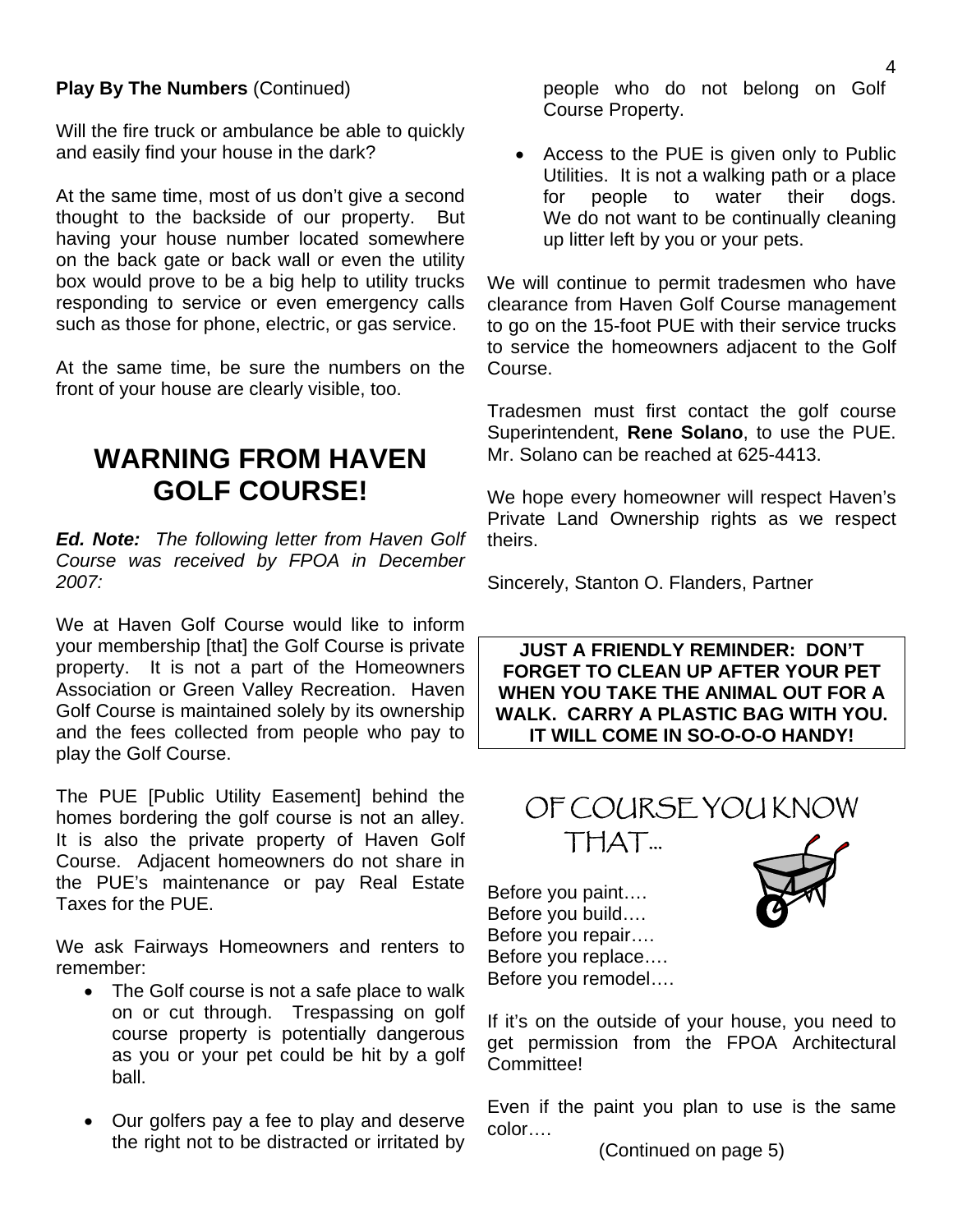#### **Architectural Committee** (continued)

Even if you are replacing a window or door with the same type of window or door….

Even if you plan to put your termites on a leash before they eat everyone else's house! Okay, just kidding!

…you need to get permission from the FPOA Architectural Committee.

Trust me, it's a painless procedure. Call anyone on the Board if you need the correct form or you don't know how to fill it out. Attach paint chips, a sketch, or anything else to help the guys on the Architectural Committee understand what you plan to do. Mail it to the FPOA PO Box or give it to a Board member in your neighborhood.

They will get back to you very rapidly, and they will pay you a visit to discuss your plans.

They are experienced in building, remodeling, maybe even taming termites (they are men of many talents). They may save you some headaches in the long run.

One woman hired a licensed contractor to remodel her patio, but he was doing a lousy job. Our Man on the Architectural Committee made sure the contractor did the job right!

And please! Don't tell the Committee that all you plan to do is repaint your house a conservative gray when, in fact, you plan to add a second story and paint everything purple with yellow stars and stripes. That does not go over well either.

If you're looking for a good, reliable handyman in Green Valley, call the Green Valley/Sahuarita Chamber of Commerce at 625-7575. **Ken Kossa** reports that the Chamber has put together a list of recommended handymen that is available to homeowners.

And one other Handy Hint: If the cost of your project is \$1200.00 or more, Arizona Law requires that you use a licensed contractor. That's to save you the grief of being fleeced by an unscrupulous person.

The Architectural Committee is not going to fine you or censor you if you decide not to use a licensed contractor, BUT if you do get fleeced, that's your problem!

# **TO WEB OR NOT TO WEB!**

Should FPOA have a Website? We are in the 21<sup>st</sup> century, and a number of homeowners are on line. What are the pros and cons?

We could post the newsletter on our Website. **If you don't have access to the Internet, we would mail you hard copy**, but over and over we keep hearing that people read their newsletters, then toss them. (**Ed. Note:** Please! I beg you! Do not refer to my newsletter as a fish wrapper.)

By posting the newsletter on the Website, we would save a great part of the cost of printing and postage. And think of all the trees we could save!!!

We could post forms on our Website, forms you could download whenever you needed them.

We could post our CC&Rs, By-Laws and other legal documents on our Website. Would-be residents would be able to read our CC&Rs.

On the other hand, a Website isn't free. An initial investigation into the cost of setting up and maintaining a Website garnered the following information:

It would cost \$40.00 to set up the Website, and it would cost \$5.00 a month to maintain it.

The Green Valley/Sahuarita Chamber of Commerce has already posted its monthly newsletter online. Businesses that can't download its newsletters can still receive them in hard copy format, but the savings in paper, ink, printing costs and postage costs are tremendous.

(Continued on page 6)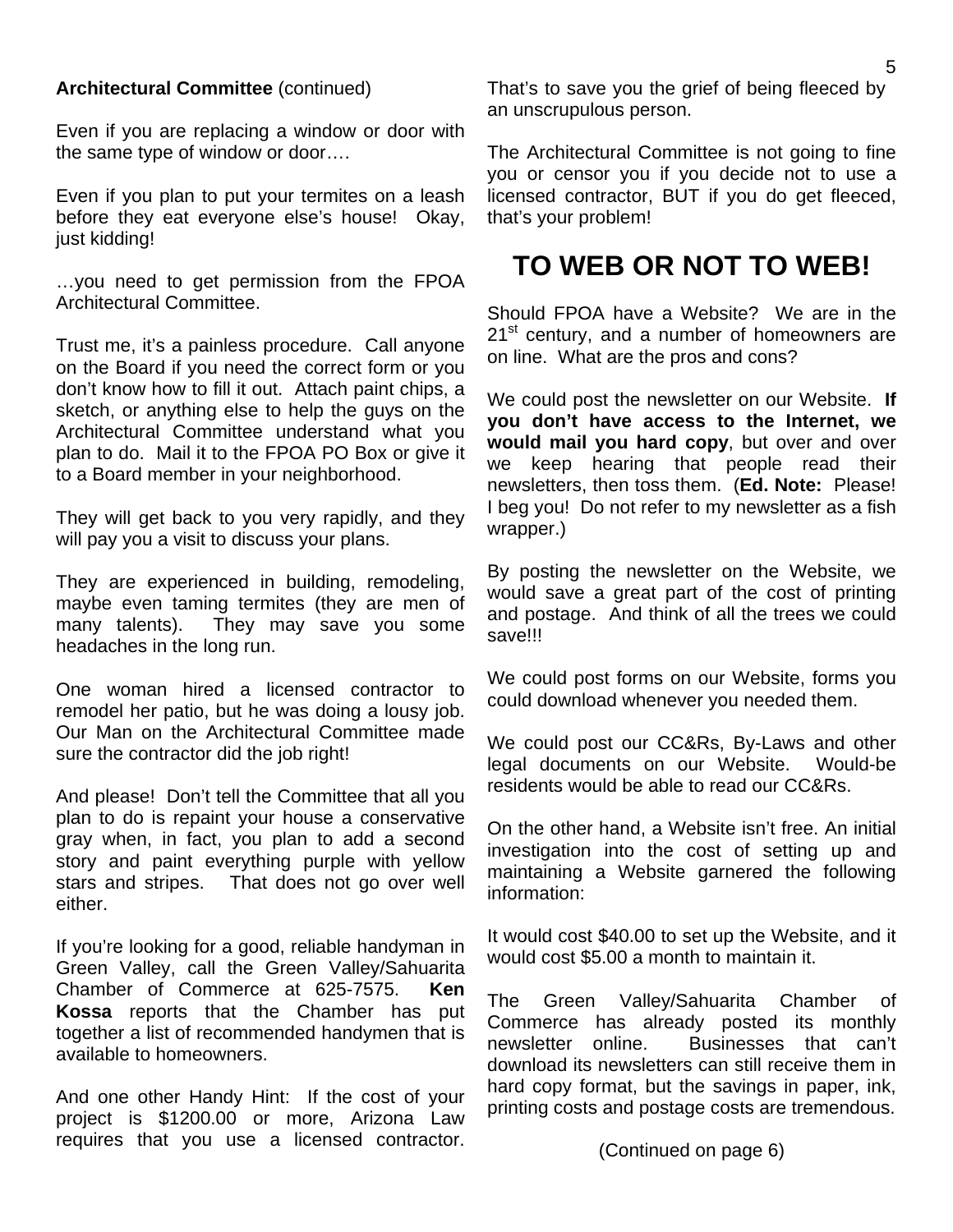### **To Web or…** (continued)

Other homeowners' associations in Green Valley are also turning to the Web as a way to reach their members more quickly and efficiently.

With a Website we would come out ahead in the long run. Printing and postage costs alone put a big dent in our annual budget. And in May 2008 first-class stamps will go up by a penny.

Please send us an e-mail or call one of our reps to let us know what you think of this idea.

# **WHAT HAPPENS AT A BOARD OF DIRECTORS' MEETING?**



**Ed. Note:** *We asked FPOA secretary Carol Kay to write an article about the FPOA board meetings. Here it is and it is very thorough!* 

What happens at a Board of Directors' meeting? First, we spend time going over the monthly financial report, comparing it to the previous months and looking at trends.

Then we start committee reports. The architectural committee received 74 requests for home improvements in the last year. Homes are visited, and three Board members must approve the requests. Homeowners can also request a consultation visit. Our architectural committee stays busy year-round.

**Jim Ellis**, our Deed Adherence officer made about 380 contacts last year. Jim usually talks to the homeowner or leaves a note about a violation.

The busiest time of year is during the monsoon when weeds proliferate.

At the meetings, the Board also discusses the CC&Rs, and any violations committed in our subdivisions. Often guests will attend board meetings to ask for help with problems such as a dog barking or any other neighborhood problems affecting their lives. Sometimes the Board can help, and sometimes it can't. For example, we occasionally get complaints about GVR, but that's completely out of our hands.

At any given meeting, the Board might discuss the content of the newsletter, the Annual Meeting, the budget, the Statement of Compliance, rental properties, underage residents, phone calls to the County on behalf of Fairways 1, 2, and 3, our computer system for record keeping, new laws that affect HOAs, and many other subjects.

Each Board member receives several phone calls from residents each month, and we try very hard to solve each individual problem. Our Board meetings usually last about  $1 - 1\frac{1}{2}$  hours, and we encourage you to attend and be part of the Homeowners Association process.

We don't meet during the three summer months, but the Architectural Committee and the Deed Adherence officer work throughout the year. The entire Board is available by phone to help you with your concerns all year around.

Remember, the members of the Fairways Board of Directors are elected and, as volunteers, serve to help keep Fairways 1, 2, and 3 clean, beautiful and maintained with the same charm that caused us all to buy here!

# **WHAT ABOUT THE CC&RS?**

In the last issue of the newsletter, we told you that the CC&Rs were being revised for several reasons:

• The language in the old CC&Rs was legal jargon making some of them very hard to read and understand.

(Continued on page 7)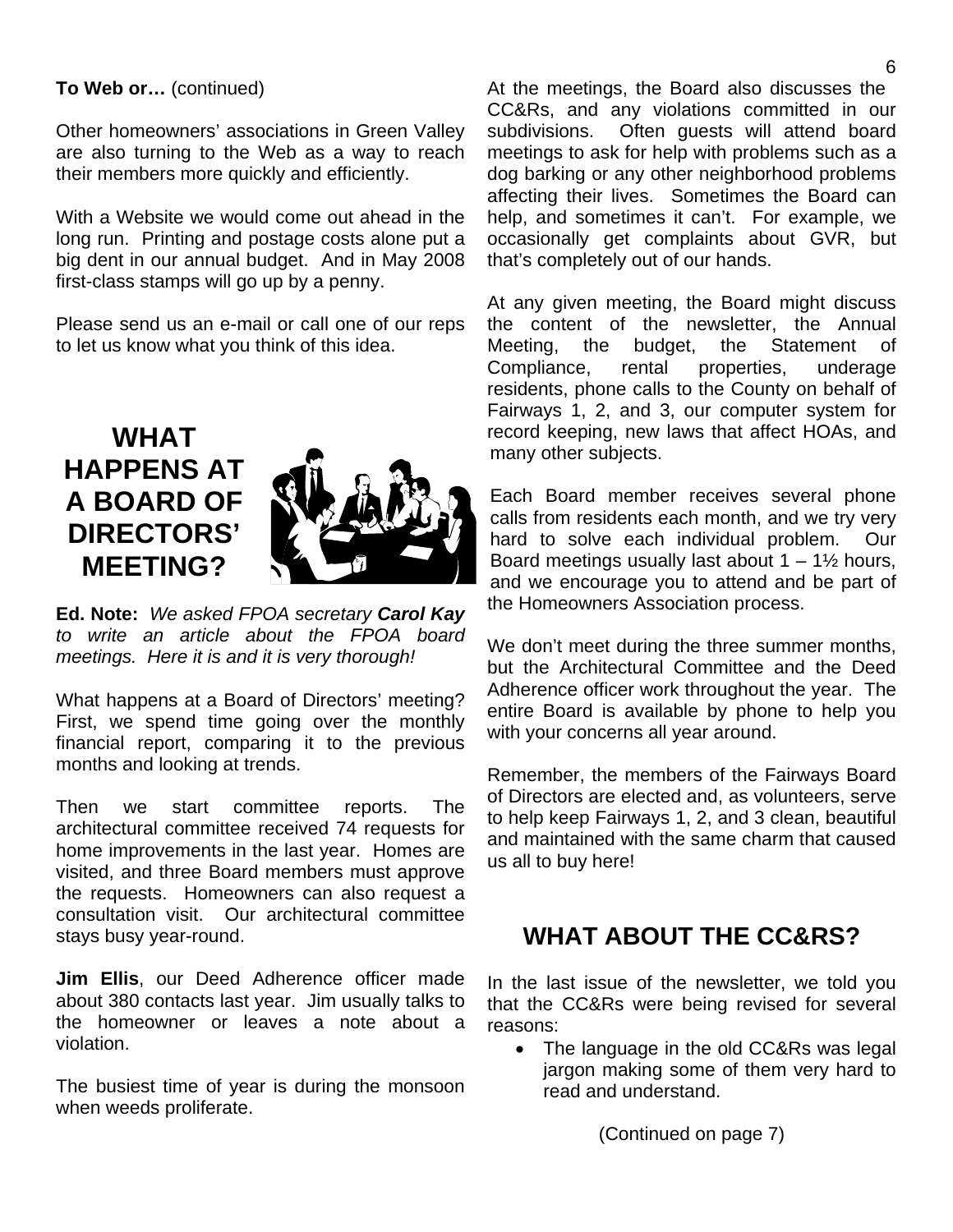• Some of the CC&Rs are out of date. Laws change … at the Federal level, the State level, and on down. We needed to update our CC&Rs to reflect those legal changes.

Perhaps the best example is the one that covers what we can plant on our property. Many people are upset that their neighbors planted trees that now restrict their view of the Santa Rita Mountains. Also, questions have been raised about trees that cause allergic reactions, such as olive trees.

This is how we have updated that restriction. We have added the following information:

*Property owners may not plant any tree, bush, or shrub that, when mature, will restrict the view of other property owners. In the Fairways subdivision, the term "view" refers to a view of the Santa Rita Mountains and/or the golf course.* 

*Property owners may only plant trees that have been approved by Pima County. It is the responsibility of the property owner to contact Pima County regarding what trees are approved what are disapproved.* 



Unfortunately we can do nothing about existing trees. And just for the record, they now grow a non-allergenic olive tree.

Some of the CC&Rs were just plain wrong … such as the one that stated we couldn't have mailboxes on our property. Well, obviously….

- Some of the CC&Rs needed additions. For example, the restriction that covers what signs you can have on your property. State Law allows homeowners to erect political signs on their property providing they are erected no earlier than 45 days before election day and removed no later than 7 days after the election.
- Generally speaking, the original CC&Rs were not grouped very well. We felt it would be helpful if everything relating to weeds, for example, was in the same area.

We sent a final copy to the FPOA attorney for her input and to be sure we had not changed the meaning of anything. She has informed us that most of the homeowner associations she represents are currently updating and amending their CC&Rs to reflect changes in laws or rulings that have been made at the Federal, State, and County levels.

Once she returns the CC&Rs and we make any corrections she recommends, we will be able to get copies to the members so they can vote on the changes. Stay tuned!

## A TIMELY REMINDER…

…to those of you who will be leaving for the summer: if you need help finding trustworthy and reputable landscaping companies, please contact **Jim Ellis** , our Deed Adherence Officer. Jim can put you in touch with reliable landscapers. It will save us a lot of work and money, and best of all, it will save **you** a lot of money and heartache by getting the job done right the first time!

# *A GREAT NEW PROMAS*

The FPOA is now using an incredible new software program to help us maintain our records. Let's not forget that there are 759 homes in the Fairways, many more than in any other subdivision.

Continued on page 8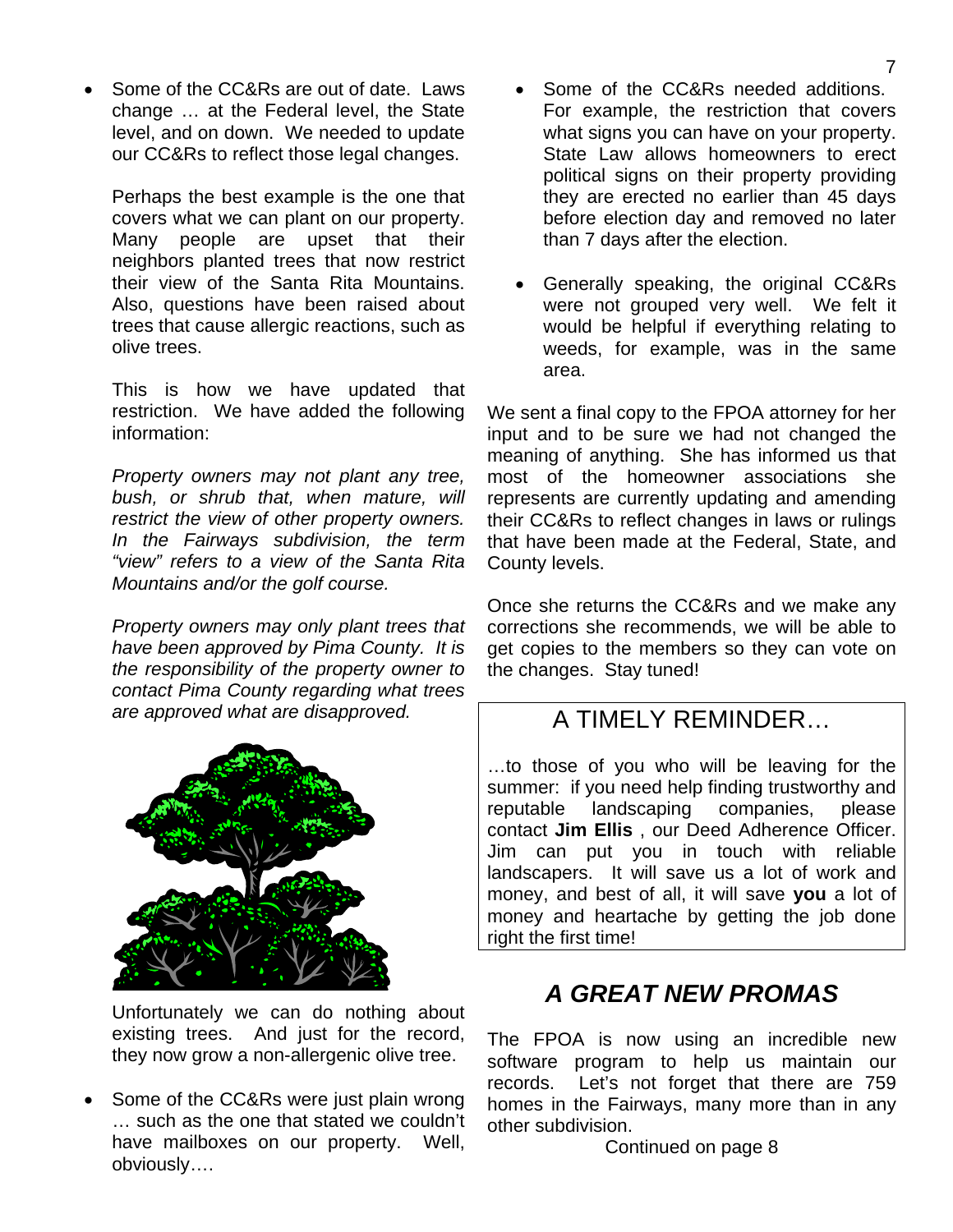### **Promas (**Continued)

Property management companies use PROMAS to help them keep the records of their homeowners as well as the tenants.

We're using PROMAS to help us keep the records for our homeowners. This new software will significantly cut down on errors.

And it will cut down on printing costs. We will be able to print out from a computer many of the documents we need to send to homeowners, including the dues statements.

Speaking of records, **do we have the correct information on you?** If you travel out of Green Valley to another State for part of the year, we need to have that second address as well as your Green Valley Address.

If you aren't sure, contact **Joyce Mohr**, our bookkeeper!

#### **MEMORIES….**

The first 5 model homes in Fairways I went on display in 1963. They ranged in price from \$10,950 to \$16,850.



# *RAISING DUES*

Okay, no one wants to pay out more money for anything. Every time the price of stamps or gas or water or lettuce goes up, we moan and groan (well, I do! Don't you?). But the fact is, the price of everything does go up.

We are among the luckiest homeowners' associations in Green Valley. Some years ago we saw our dues DECREASE! Our members get a lot of bang for their buck! We want our subdivision to be attractive for everyone, so we are a more protective association than some.

But the price of doing business has increased every year. Printing costs, postage, insurance, legal fees … they've all gone up! Our new

software program, Promas, was another large expense. And there have been legal fees! Some people who refuse to comply with the CC&Rs have cost the association a lot of money. We're doing everything we can to recover those expenses, but sometimes it takes a long time.

Also, former budgets underestimated just how much prices would go up. The proposed budget for 2008 - 2009 is a more realistic budget, but we need to raise dues in order to cover the expenses.

Just a little history on the subject of Fairways Property Owners Association dues. Ten years ago the dues were \$20.00 a year. However, a few years later, FPOA dropped out of the GVCCC, and the Board passed that savings on to homeowners by decreasing the dues. Dues have not been raised for years. Now the time has come to raise them.

Here is the proposed 2008 - 2009 budget for the Fairways Association:

#### **ESTIMATED EXPENSES**

| Postage:                         | \$3,500.00   |
|----------------------------------|--------------|
| <b>Printing Services</b>         | \$3,000.00   |
| <b>Deed Adherence</b>            | \$4,800.00   |
| <b>Bookkeeper</b>                | \$4,800.00   |
| Admin. Expenses/Software         | \$1,000.00   |
| Insurance                        | \$2,500.00   |
| Tax and Govt. Fees               | 200.00<br>\$ |
| <b>Legal Services</b>            | \$4,000.00   |
| Clean-up                         | 600.00<br>S  |
| <b>Bank Service Charge</b>       | \$200.00     |
| <b>Small Claims Fee</b>          | 125.00<br>\$ |
| <b>Reserve Fund Contribution</b> | \$2,845.00   |
|                                  |              |

**TOTAL \$27,570.00**

#### **ESTIMATED REVENUES**

| Dues @ \$30.00 Per Household \$22,770.00 |            |
|------------------------------------------|------------|
| Transfer Fees*                           | \$3,000.00 |
| Fines & Late Fees                        | \$ 700.00  |

(Continued on page 8)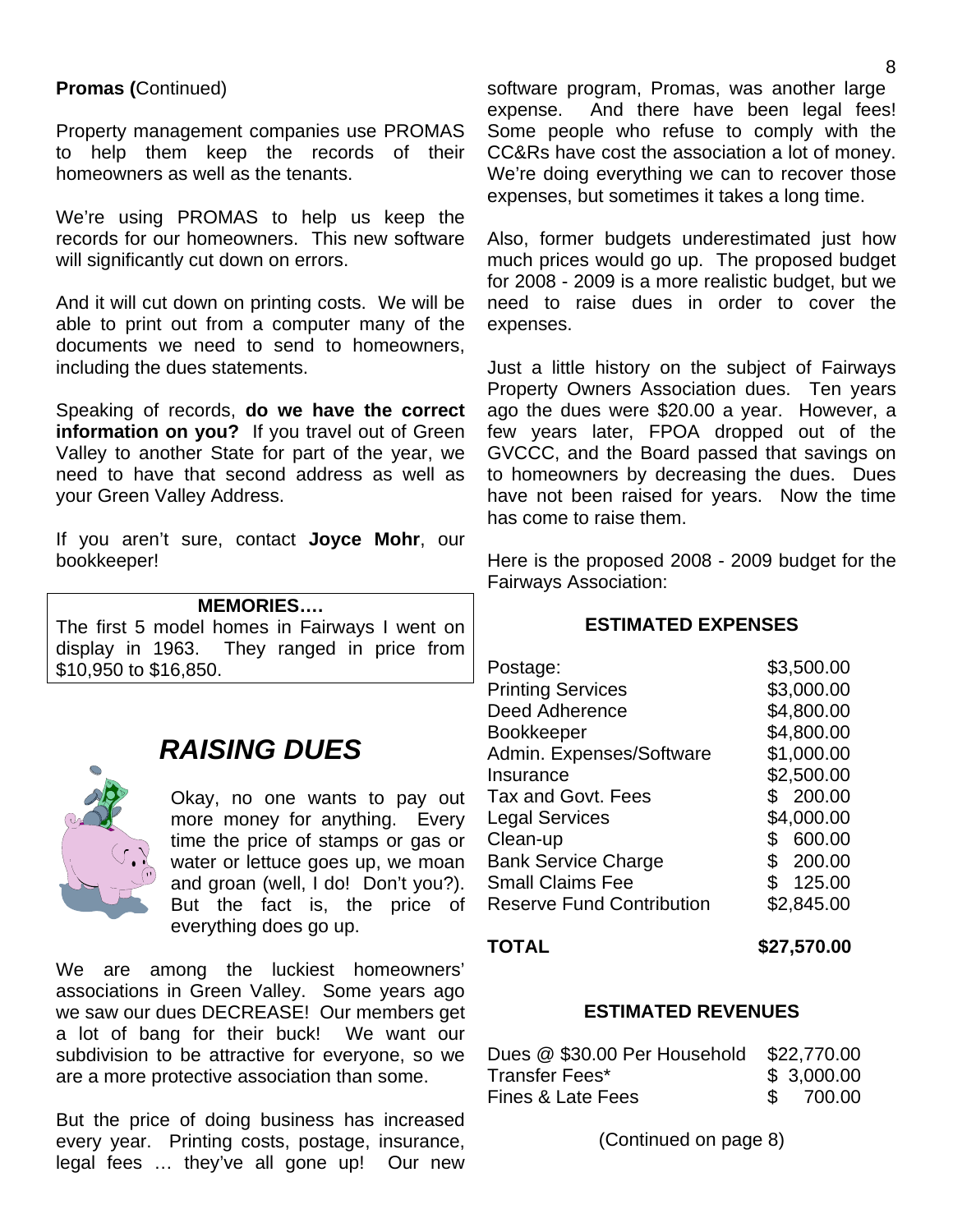### **Raising Dues** (continued)

| Clean-up Reimbursement | 600.00 |
|------------------------|--------|
| Interest Income        | 500.00 |

**TOTAL \$27,570.00** 

\*This assumes that 30 homes will be sold in the Fairways subdivisions.

Before you start complaining, let me tell you the terrifying tale of an absentee homeowner in Fairways. A cactus fell across his property and needed to be removed. He refused to have it removed, but it was clearly an eyesore.

Worse, it quickly became a happy home for many packrats.

Ultimately the Board paid to have the cactus removed. This homeowner SHOULD repay the association for the removal of the cactus and all the administrative fees involved, but he has not. To date, he owes the association \$680.00. That money is YOUR money and MY money.

You and I get to pay for this person's refusal to accept responsibility. This is a good example why dues need to be raised. When the Board went over the figures and considered all options, it became clear that dues should have been raised a long time ago, and that in order to balance the budget, they needed to be raised to \$30.00 a year.

Furthermore, we need to build up our reserve. Once we have accomplished this goal, we can decide if we can afford to freeze the dues at this level, or possibly even decrease them once again.

**Here are 2 new ways to get in touch with the Fairways POA:** 

By fax: (520) 648-1333 By e-mail: fairways@netzero.net

# **HAVE A GREAT SUMMER AND….**

This is the time of the year when our winter visitors depart G.V. We'd like to remind you to arrange for yard care during your absence. Preemergent spray will help decrease the monsoondriven weed growth.

## **ATTEND A BOARD MEETING! MAKE YOUR VOICE HEARD!**

The FPOA Board of Directors meets on the  $4<sup>th</sup>$ Wednesday of each month, except during the summer months of June, July, and August.

The Board Meetings start at 9:30 a.m. They are held in the Bank of America meeting room on the corner of La Canada and Continental.

All homeowners in the Green Valley Fairways subdivisions are welcome to attend.

# FAIRWAYS SAFETY

Most intersections within our area are not marked with a stop sign or a yield sign. It is up to all of us to be watchful and careful at every corner.



If you would like to pass information on to all Board Members, please send your e-mail to fairways@netzero.net for distribution.

**DON'T FORGET THAT EACH HOMEOWNER MUST FILL OUT A STATEMENT OF COMPLIANCE IN ORDER FOR US TO KEEP OUR AGE RESTRICTION STATUS. PLEASE COMPLY!**